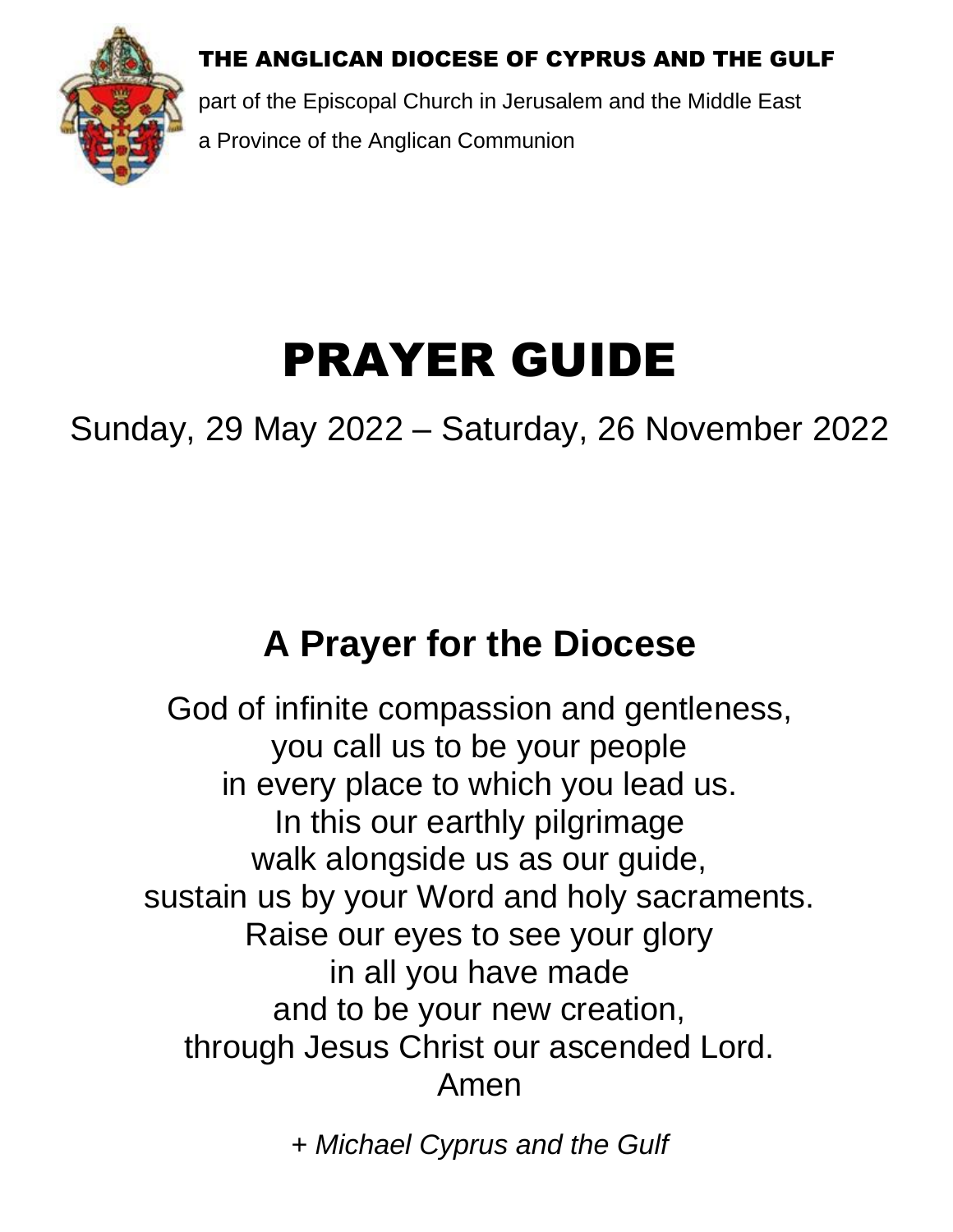## **Introduction**

Welcome to this instalment of the diocesan prayer guide and directory.

The largest part of every week's suggested intercessions and thanksgivings comes out of and has in most cases been written from within our parishes and chaplaincies. They – priests and people – ask the rest of the diocese, and all who use the guide, to be with them in prayer.

Additionally, at the start of each week I, as bishop, make a prayer request for one or other aspect of the life of the wider diocese and indeed sometimes of our Province and of the whole Anglican Communion, and at the same time mention is made of those ministries that serve our diocesan life across or beyond our parishes and chaplaincies.

I hope this framework will help the diocese and all its friends know that the voice of prayer is never silent, nor dies the strain of praise away.

As we are bound together in worship, service, and solidarity with one another and are very much richer for it, so we are one in Christ and find our true identity and life in him.

+ Michael Cyprus and the Gulf

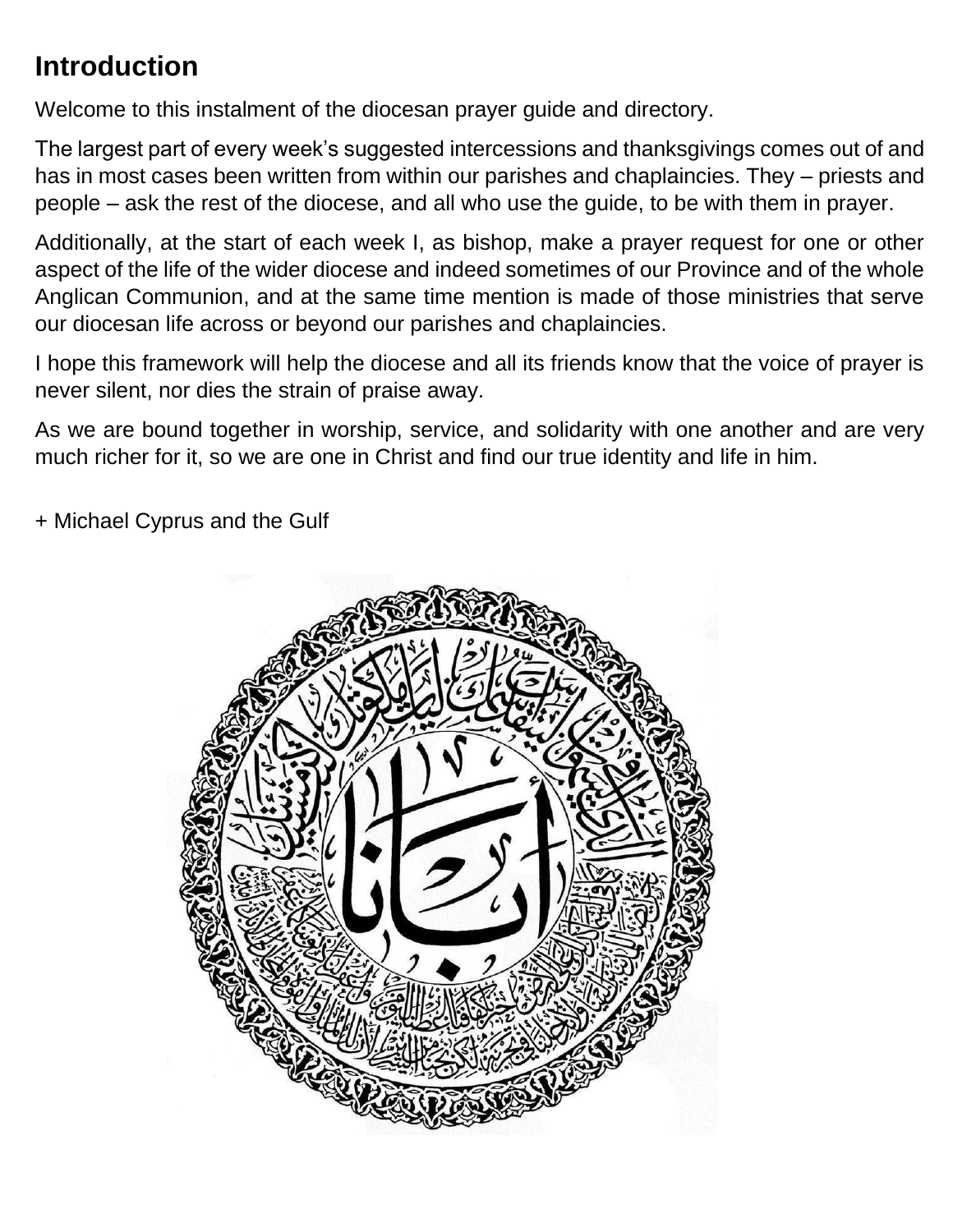**Easter VII The Archishop** Pray for Archbishop Michael and for his oversight of the Diocese and the Province.

**Kuwait**: The Anglican Church in Kuwait, **St Paul's**, has three - English, Urdu and Mandarin - congregations. There are three English worship services in a week and two of them are held at Ahmadi on Thursdays, Fridays and Sundays. The Centre hosts nineteen other congregations.

| <b>Monday</b>        | We praise God for keeping the congregation together during this time of the Coronavirus                                                                                                                                                                                                                                                                                  |
|----------------------|--------------------------------------------------------------------------------------------------------------------------------------------------------------------------------------------------------------------------------------------------------------------------------------------------------------------------------------------------------------------------|
| 30                   | despite not being able to physically meet.                                                                                                                                                                                                                                                                                                                               |
| <b>Tuesday</b><br>31 | We rejoice in the joy of having our people maintaining contacts and attendance of<br>services via livestreaming using ZOOM. Four other meetings are conducted weekly with<br>encouraging participation.                                                                                                                                                                  |
| Wednesday            | We are hopeful of returning to the church and worship in our space and to see life                                                                                                                                                                                                                                                                                       |
| 1 June               | returning to normalcy for all the people.                                                                                                                                                                                                                                                                                                                                |
| <b>Thursday</b>      | We seek God's intervention for our depleting financial resources, as this ultimately affects                                                                                                                                                                                                                                                                             |
| 2                    | our budget. Jobs are insecure for our members especially due to the Covid19 pandemic.                                                                                                                                                                                                                                                                                    |
| <b>Friday</b>        | The future is uncertain. We pray for our parishioners to remain positive, committed, and                                                                                                                                                                                                                                                                                 |
| 3                    | dedicated amidst current challenges.                                                                                                                                                                                                                                                                                                                                     |
| <b>Saturday</b><br>4 | Heavenly Father, we are delighted to experience your love. Give us hope and trust in you<br>amid challenges we encounter as a parish. Inspire your people to be thankful to you for<br>all your grace and divine protection. Continue to bless the goodwill we receive from the<br>State of Kuwait and other stakeholders and bring more people to our fellowship. Amen. |

**Sunday** 5 June **Pentecost Those being confirmed** Pray for all considering and preparing for Confirmation, that the Spirit will lead and inspire them.

**Limassol** – **St Barnabas**: Limassol is the principal port of Cyprus and a vibrant cosmopolitan city. Pissouri is a village with significant tourism and many second homes. We have wealth and poverty around us and among us. British military bases are nearby. We serve a varied expat, English speaking, community from a fascinating variety of nations, countries and cultures.

| <b>Monday</b><br>6    | We praise God for our faithfulness and continuance in prayer and worship in recent<br>difficult times and for the deepening of our solidarity and Christian fellowship. We pray<br>that our parish vision will guide us in coming months: Glorify God, Open doors, Share<br>faith, Proclaim Jesus, Encourage all, Love others. |
|-----------------------|--------------------------------------------------------------------------------------------------------------------------------------------------------------------------------------------------------------------------------------------------------------------------------------------------------------------------------|
| <b>Tuesday</b>        | We celebrate the rich diversity of these churches, the gifts of young and old, the spectrum<br>of cultures, nationalities and traditions. We rejoice in our rich fellowship and social life,<br>and in opportunities to learn together and deepen our spirituality.                                                            |
| Wednesday<br>8        | We pray for openness to God and for alertness to needs around us. We pray for a renewal<br>of our ministry and outreach to children, young people and families. We pray for the<br>Missions to Seafarers based at Limassol port.                                                                                               |
| <b>Thursday</b><br>9  | We intercede for all who struggle in this city and its environs, including the homeless and<br>refugee, the bereaved and lonely, the stressed and the seeking. We pray for deep healing<br>of the wounds, spiritual and emotional, that recent months have brought.                                                            |
| <b>Friday</b><br>10   | Recalling that Acts 15:26 describes Barnabas as one who 'risked his life for the name of<br>our Lord Jesus Christ', we pray for courage, steadfastness and imagination as we move<br>forward under God.                                                                                                                        |
| <b>Saturday</b><br>11 | Father God, unlock the gifts you have placed within us, release fresh ministries and<br>hidden talents, deepen our apostolic charism of bringing the encouragement of Jesus to<br>all we meet, for the sake of your Kingdom, Amen                                                                                              |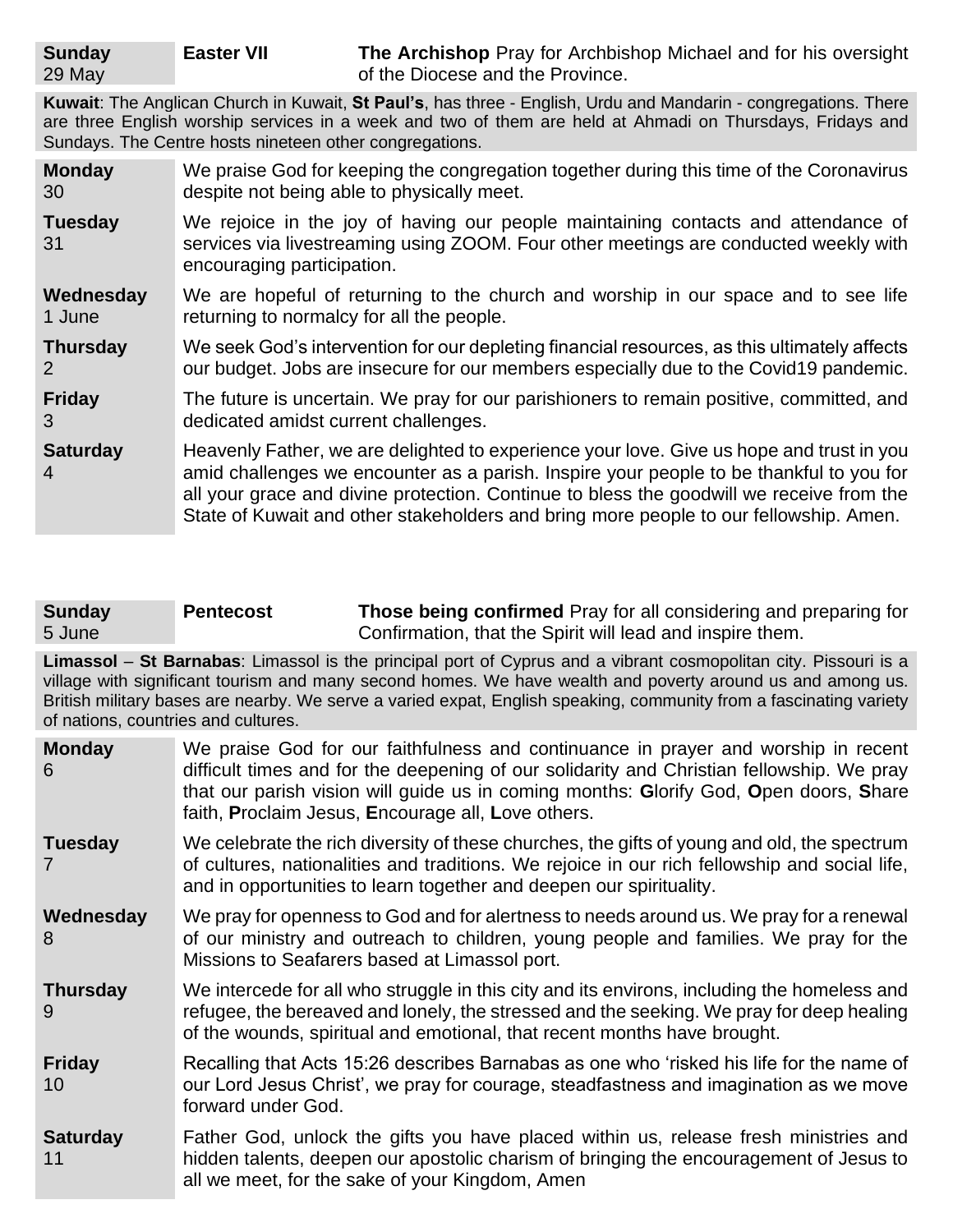**Abu Dhabi**: **St Andrew** is a compound based in Abu Dhabi with a mission Church in Al Ain, called St Thomas. We have recently celebrated our 50th anniversary. We seek to provide Christians of all traditions and denominations a welcoming, safe, and legal environment to worship.

| <b>Monday</b>         | We give thanks for the freedoms to worship and deepen our walk with Christ in such a       |
|-----------------------|--------------------------------------------------------------------------------------------|
| 13                    | diverse and enriching location.                                                            |
| <b>Tuesday</b>        | We rejoice with the many, and varied, communities of Christians in the region, that remind |
| 14                    | us of the gift of rich diversity in our unity.                                             |
| Wednesday             | We pray for our church-building project across from the work camp in Mussafah and for      |
| 15                    | the rebuilding of the St Thomas congregation.                                              |
| <b>Thursday</b><br>16 | We pray for a spirit of reconciliation and hope in the future at St Andrew's.              |
| <b>Friday</b>         | We pray for guidance and wisdom in the transitions of leadership in our diocese and        |
| 17                    | province                                                                                   |
| <b>Saturday</b>       | We pray that we may live more fully into our vocation as the light of the world in this    |
| 18                    | region.                                                                                    |

| <b>Sunday</b> | <b>Trinity 1</b> | The Archdeacon in the Gulf Pray for Archdeacon Michael's               |
|---------------|------------------|------------------------------------------------------------------------|
| 19 June       |                  | ministry, for the nations of the archdeaconry, and for all who live in |
|               |                  | them, citizens and others.                                             |

**Al Ain**: **St Thomas Church** is supported by St Andrew, Abu Dhabi. We have been gifted land by the ruling family to build on. We are from many backgrounds and nations, but we are united in our desire to see Christ lifted up amongst us and to help more people experience the joy of knowing Jesus.

| <b>Monday</b><br><b>20</b> | We thank God for his provision over many years.                                                                                                                                                                                                     |
|----------------------------|-----------------------------------------------------------------------------------------------------------------------------------------------------------------------------------------------------------------------------------------------------|
| <b>Tuesday</b>             | We give thanks and pray for the continuing ministry among those most in need in our                                                                                                                                                                 |
| 21                         | community.                                                                                                                                                                                                                                          |
| Wednesday                  | We pray for Godly guidance to find suitable worship space for us to meet together as a                                                                                                                                                              |
| <b>22</b>                  | Church.                                                                                                                                                                                                                                             |
| <b>Thursday</b>            | We continue to give thanks for the land that has been granted to us by the UAE and we                                                                                                                                                               |
| 23                         | pray for funds to start and complete the project.                                                                                                                                                                                                   |
| <b>Friday</b>              | We pray for all the people of St Thomas worshipping in other Churches while we look for                                                                                                                                                             |
| 24                         | suitable worship space.                                                                                                                                                                                                                             |
| <b>Saturday</b><br>25      | Lord, you have given us what seems like an impossible task. Bind us together as a<br>Church community while we are unable to meet together. Guide us and teach us to<br>always trust in you and walk in your ways, all the days of our lives. Amen. |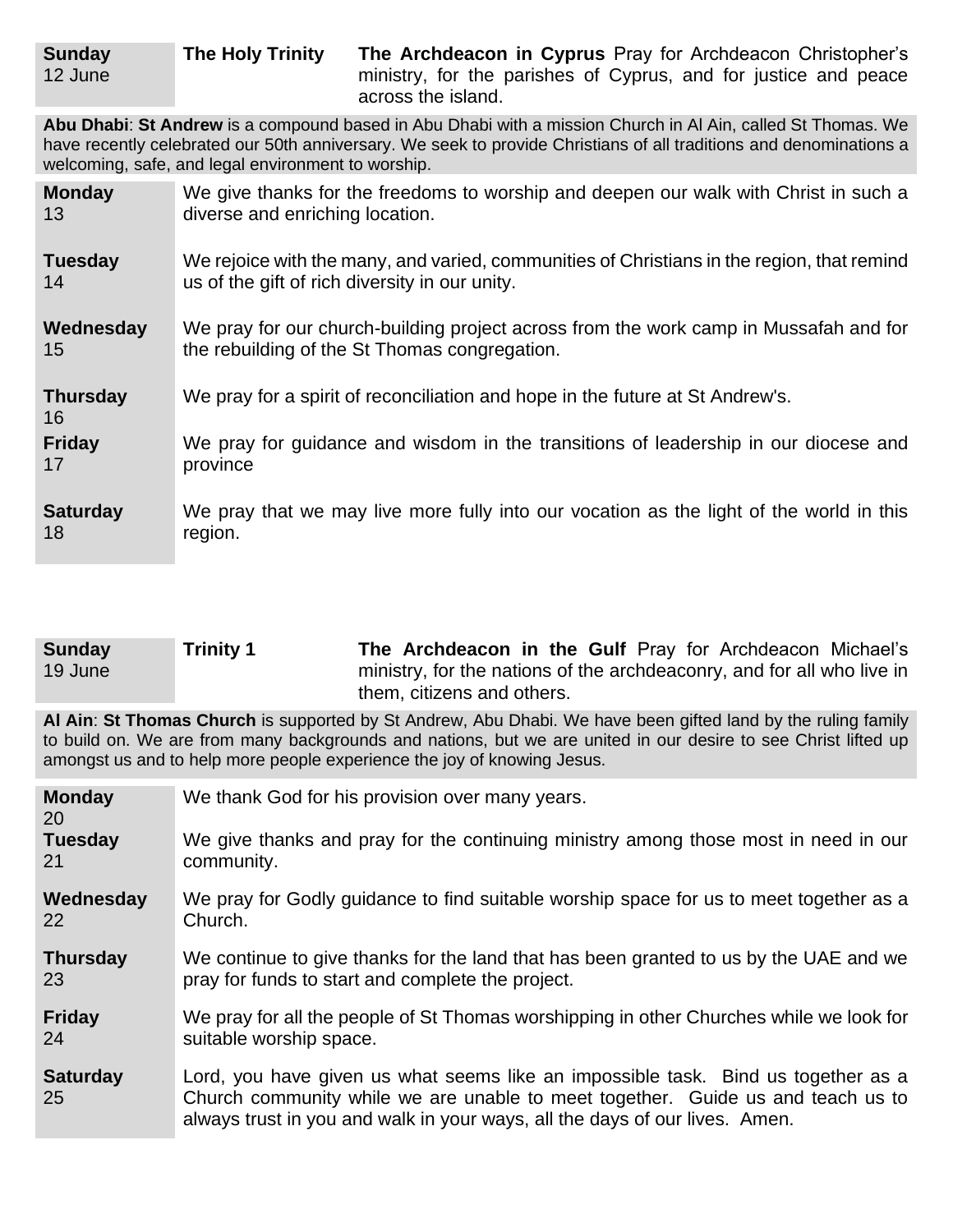**Nicosia**: At **St Paul's Cathedral** we welcome all nationalities and faiths through the doors as worshippers and pilgrims, as visitors and sightseers in prayer and communion. May your stay in these walls reflect our loving kindness and friendship.

| <b>Monday</b><br>27     | We thank you Father for the Cathedral Church. For the worship; the faithful community; for<br>pilgrims, for all those that support this place with time, money and prayer. May it continue to be<br>a centre of peace in your community. We pray for the new Barnabas Chapel.                                              |
|-------------------------|----------------------------------------------------------------------------------------------------------------------------------------------------------------------------------------------------------------------------------------------------------------------------------------------------------------------------|
| <b>Tuesday</b><br>28    | Father, we know that every person is precious to you, we rejoice and thank you for so many<br>people at the Cathedral who strive to bring hope and happiness to those in need. We pray for the<br>continuing ministry (after the end of the UTO project) to our local families.                                            |
| Wednesday<br>29         | Father, we give thanks that at your Cathedral we have been able to worship you during this<br>pandemic, for all the blessings you have given us over this difficult time. We pray with hope for<br>our City, Country and World over the coming months, especially for all those facing financial<br>hardships and tragedy. |
| <b>Thursday</b><br>30   | Father, we bring to you today children and adults who suffer abuse, violence, neglect. Those who<br>are sick, depressed, isolated and/or waiting operations. Those who have been far from home and<br>will not know love and happiness.                                                                                    |
| <b>Friday</b><br>1 July | Father, we are fortunate in so many ways. We pray for all who will find this time very challenging.<br>We pray for countries close to us who are at war, countries without food and clean water, and<br>countries close to us who are without medical assistance.                                                          |
| <b>Saturday</b><br>2    | Father, bless our efforts in building your kingdom. May your Holy Spirit continue to guide us in<br>love and service to you and others living in the community around St Paul's Anglican Cathedral,<br>Nicosia. AMEN.                                                                                                      |

| <b>Sunday</b> | <b>St Thomas the</b> | <b>Standing and Finance Committee Pray for the business of synod</b> |
|---------------|----------------------|----------------------------------------------------------------------|
| 3 July        | <b>Apostle</b>       | to be carried on faithfully between Synod meetings.                  |

**Dubai: Holy Trinity Church (HTC)** has three worship services in a week and hosts 85 congregations of different denominations and language groups in its premises. HTC also runs a Resource Centre (Christian Bookshop) which is one of the few in UAE. All Church compound activities are back after the pandemic.

| <b>Monday</b><br>$\overline{4}$ | The hybrid/virtual services have been lifted and all our Church services and ministries are held in<br>person. Our week-end worship is now shifted to Sunday and people have quickly adopted the<br>change. We thank God for the good participation by our congregation members during the Holy<br>Week and Easter services.                                     |
|---------------------------------|------------------------------------------------------------------------------------------------------------------------------------------------------------------------------------------------------------------------------------------------------------------------------------------------------------------------------------------------------------------|
| <b>Tuesday</b><br>5             | People's enthusiasm to participate in Church ministries has been very remarkable. We rejoice in<br>the Lord for the many opportunities to serve him even during the pandemic. The many marriages<br>that were held in the Church and many prisoners who were sent home by providing air-ticket after<br>completion of their sentences was a source of great joy. |
| Wednesday<br>6                  | HTC is expecting their new Chaplain to join the Church in the next six months. We are also hoping<br>to add new ministries like music school in our compound. A new singing team "Living Stone<br>Quartet" is visiting our compound in June to encourage the local choirs in the compound.                                                                       |
| <b>Thursday</b>                 | Pray for the people who are studying. Pray for the people who are struggling to find jobs. Pray<br>for new programmes to be launched for all age groups at HTC.                                                                                                                                                                                                  |
| <b>Friday</b><br>8              | Continued good relationship with the Government. Compound to be utilized to its maximum.<br>Permission to meet prisoners in-person as this facility has not been open after the pandemic.<br>Smooth running of our Church compound.                                                                                                                              |
| <b>Saturday</b><br>9            | Dear Lord, as we try to exhibit gospel values and as we proclaim the gospel through our word<br>and deed, we pray that you strengthen and make us effective witness of your son our Lord Jesus<br>Christ. Amen!                                                                                                                                                  |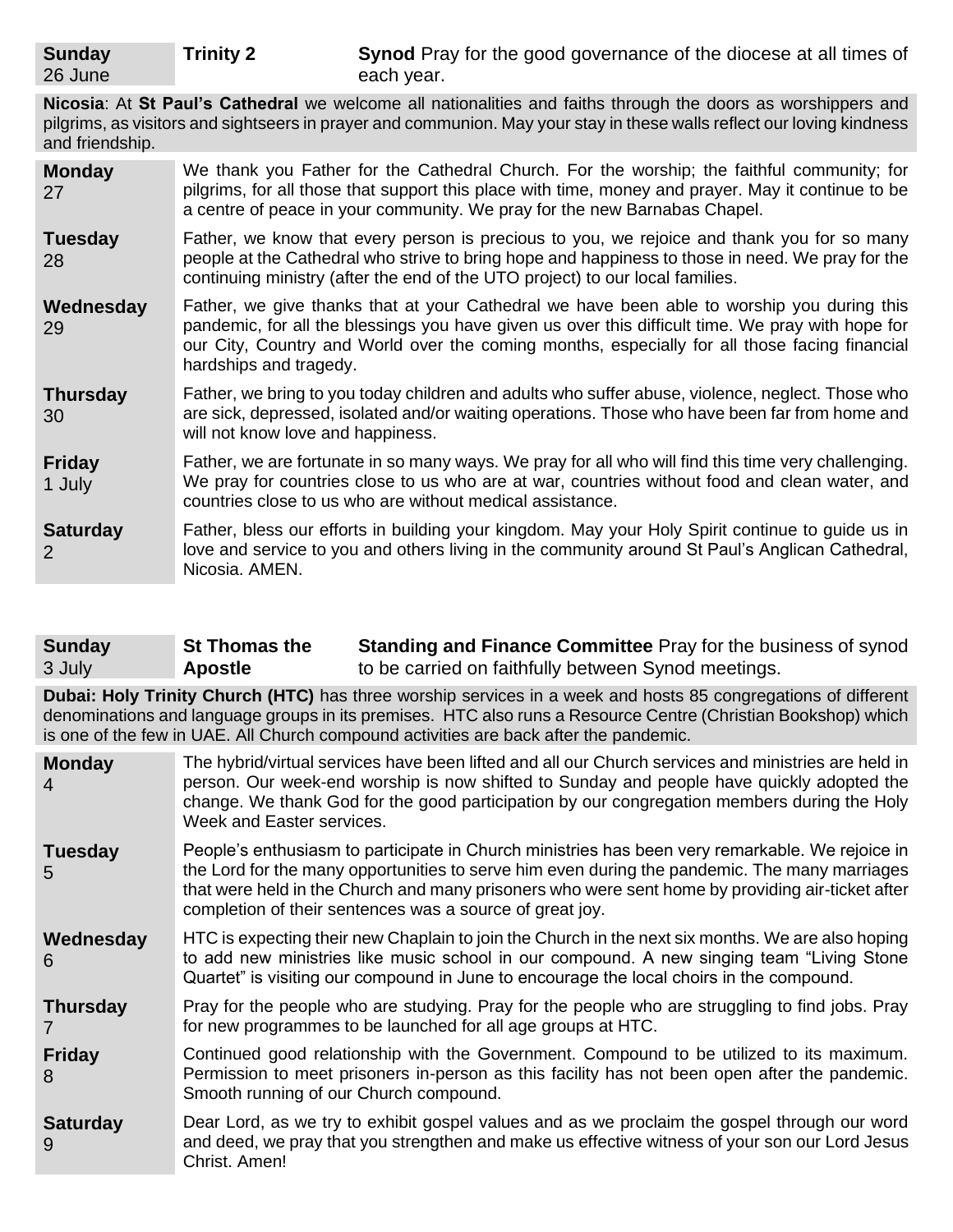**Sharjah, UAE: St. Martin's Anglican Church**, a spiritual oasis in the midst of a desert, focuses on Word and Sacrament. St Martin's also facilitates worship for guest congregations of various languages and nationalities.

| <b>Monday</b><br>11                 | We praise God for some relaxation in Covid-19 regulations, allowing adults over 60 and<br>children, 6 and above, to attend church in-person for the first time in over 2 years!                                                                                                                                                                      |
|-------------------------------------|------------------------------------------------------------------------------------------------------------------------------------------------------------------------------------------------------------------------------------------------------------------------------------------------------------------------------------------------------|
| <b>Tuesday</b><br>$12 \overline{ }$ | We rejoice in the ongoing church ministries via zoom, whatsapp, and in-person. We<br>celebrate the distribution of "40 items for 40 days", our 2022 Lenten programme, which<br>encouraged individuals and families to give to our migrant labour ministry and clothing<br>ministry.                                                                  |
| Wednesday<br>13                     | We look forward to a time when the church is fully open and operational, and for new<br>opportunities to engage our local communities, especially in terms of ecumenism and<br>interfaith.                                                                                                                                                           |
| <b>Thursday</b><br>14               | As government policies and regulations change, we look forward to new ways of reaching<br>migrant labourers and others in need; we also look forward to restarting our Drama Ministry,<br>Altar Guild, Welcome Team, and various other ministries which were on pause during the<br>pandemic.                                                        |
| <b>Friday</b><br>15                 | We pray for our many guest congregations, their pastors and people, and for the increase of<br>our members especially in this challenging economic situation. We pray for wisdom for the<br>Ruler of Sharjah, and the leaders of the UAE.                                                                                                            |
| <b>Saturday</b><br>16               | O God, who are glorified in the Bishop Saint Martin both by his life and death, make new, we<br>pray, the wonders of your grace in our hearts, that neither death nor life may separate us<br>from your love. Through our Lord Jesus Christ, your Son, who lives and reigns with you in<br>the unity of the Holy Spirit, one God, for ever and ever. |

| <b>Sunday</b> | <b>Trinity 5</b> |  | Ministry Pray in thanksgiving for faithful clergy and others |  |  |  |
|---------------|------------------|--|--------------------------------------------------------------|--|--|--|
| 17 July       |                  |  | ministering Word and Sacraments in all parts of the Diocese. |  |  |  |

**Yemen**: The congregation of **Christ Church** is currently not meeting due to the security situation in Aden. A functioning expatriate population has not yet re-materialised because of the instability, and threat of kidnapping. Please pray for the people of Yemen, and our staff at the **Ras Morbat Eye Clinic**.

| <b>Monday</b><br>18    | We continue to be grateful for safety for our staff through times of conflict.                                                                                                                         |
|------------------------|--------------------------------------------------------------------------------------------------------------------------------------------------------------------------------------------------------|
| <b>Tuesday</b><br>19   | It is incredibly encouraging to see the impact and witness of the clinic among the people<br>of Aden. Patients, their relatives, and the medical community all affirm this outreach in<br>many ways.   |
| Wednesday<br><b>20</b> | Pray for wisdom to prepare for the day when the fighting stops and there will be<br>expatriates in Aden looking for sacramental ministry – that we will be in place to meet the<br>need appropriately. |
| <b>Thursday</b>        | Please pray for an end to the civil war, and reconciliation between the various interests                                                                                                              |
| 21                     | that make it so difficult for Yemeni leaders to trust each other.                                                                                                                                      |
| <b>Friday</b>          | The economic effects of Covid have an impact of donations for the work of the clinic.                                                                                                                  |
| 22                     | Please pray that generous support for this hugely important ministry may help it thrive.                                                                                                               |
| <b>Saturday</b>        | Pray for support and planning to place a priest in Aden to serve Christ Church, the clinic,                                                                                                            |
| 23                     | and the Christian presence in Aden.                                                                                                                                                                    |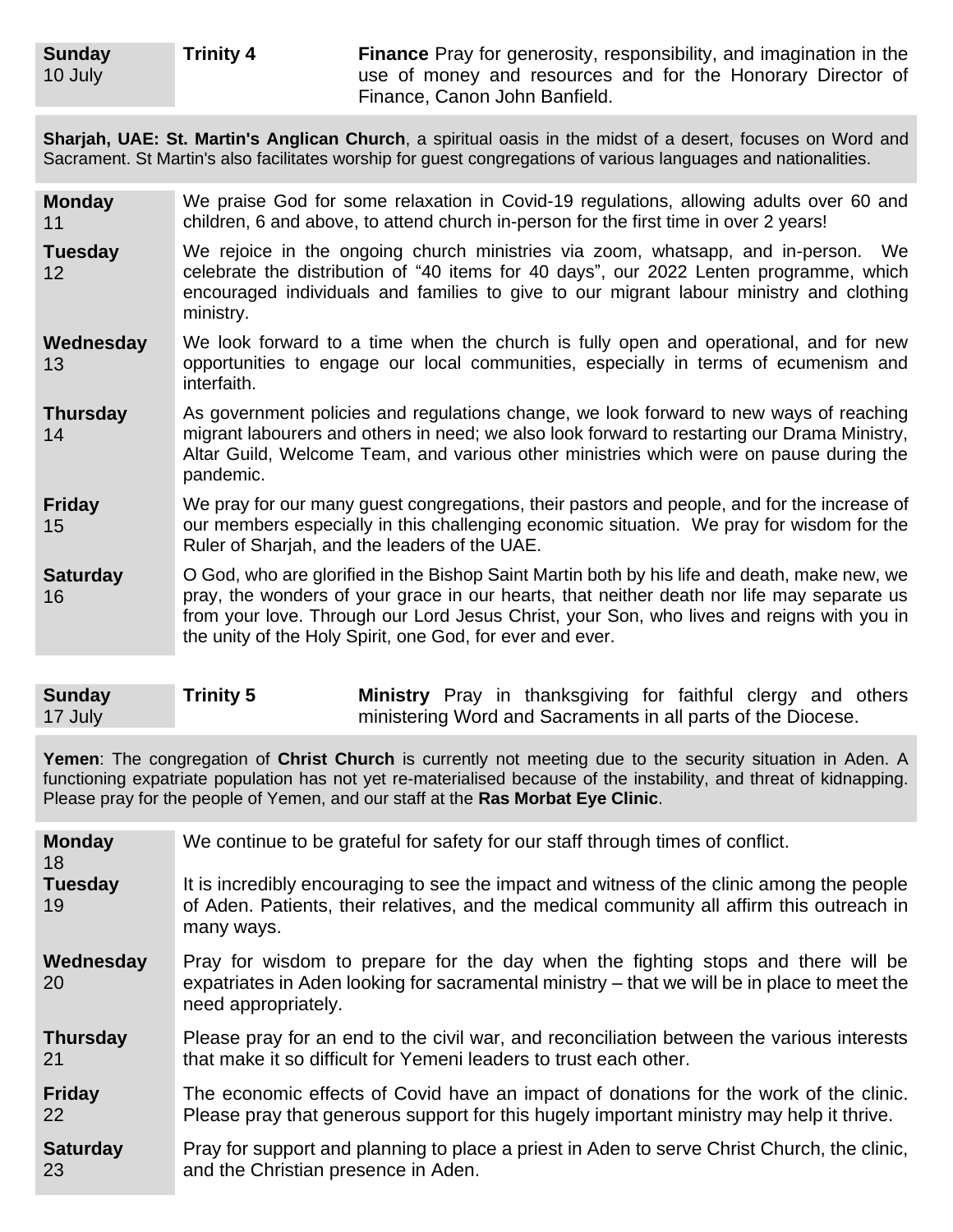**Paphos:** The Parish consists of three places of worship: The church of **Ayia Kyriaki**, (by St Paul's Pillar), Kato Paphos; the Church of **St Stephen** in Tala and the Church of **St Luke** in Prodromi, which serves the town of Polis, the resort of Latchi and surrounding villages.

| <b>Monday</b>         | Heavenly Father, we thank you for this great week ahead of us, for the plans you have                                                                                                                  |
|-----------------------|--------------------------------------------------------------------------------------------------------------------------------------------------------------------------------------------------------|
| 25                    | made for us, and for the blessings we will receive and share with others.                                                                                                                              |
| <b>Tuesday</b>        | Lord, we entrust to you all aspects of our lives and pray that you will make us fruitful, in                                                                                                           |
| 26                    | this place, in the things that we do in your name.                                                                                                                                                     |
| Wednesday             | Almighty God, open our eyes to see your miracles at work, open our hearts to share your                                                                                                                |
| 27                    | love with all those we meet, and give us the words to preach your Gospel.                                                                                                                              |
| <b>Thursday</b><br>28 | Merciful Lord, bless our Church Council, our Churchwardens, our Wedding Ministry, our<br>Fundraising Team, our Pastoral Care Team, and all our Volunteers, in all that they do in<br>their ministries. |
| <b>Friday</b>         | Creator God, we pray for your world and what we are doing to it. Send your Holy Spirit                                                                                                                 |
| 29                    | to guide us to ensure the survival of your people and the gift of this earth.                                                                                                                          |
| <b>Saturday</b>       | Father/Abba, open our souls and grant us a new vision of your truth; inspire us with the                                                                                                               |
| 30                    | spirit of joy and gladness; and make us the cup of strength to suffering souls. Amen.                                                                                                                  |

**Sunday** 31 July **Trinity 7 Lambeth Conference** Pray for the Lambeth Conference of Bishops, formally beginning today in Canterbury, and for wise and loving interchange, counsel, and communication.

**Mission to Seafarers Bahrain**: The mission agency, funded entirely by voluntary donations and legacies, offers a comprehensive ministry of care to all who live and work at sea. There are seafarers' centres in 121 ports around the world. The work in Bahrain is being reimagined with potential expansion in Dammam, Saudi Arabia

- **Monday** 1 August We Praise God for the people whom God has given in St Christopher's Cathedral and Awali who are generous in supporting this ministry through prayer and for all those who seek the welfare of the seafarers.
- **Tuesday** 2 We rejoice for the partnership with Bahrain International Seafarers' Society. We pray for the Seafarers' Centres in Khalifa Bin Salman Port and Arab Shipping Repairing Yard where the seafarers are welcomed and united with families and friends.
- **Wednesday** 3 We pray for God's wisdom and leading towards the new endeavour for working among the "Fishermen".
- **Thursday** 4 We pray for new ways to serve the seafarers after Covid -19, that we may be permitted to visit ships and that the Seafarers' Centre may be opened.
- **Friday** 5 We pray for the ecumenical spirit we have with other churches who support our ministries – Sacred Heart Church and guest congregations in the St Christopher's compound.
- **Saturday** 6 We pray that the spiritual assistance, literature, counselling, and Holy Communion offered to the Seafarers will strengthen them in their faith journey.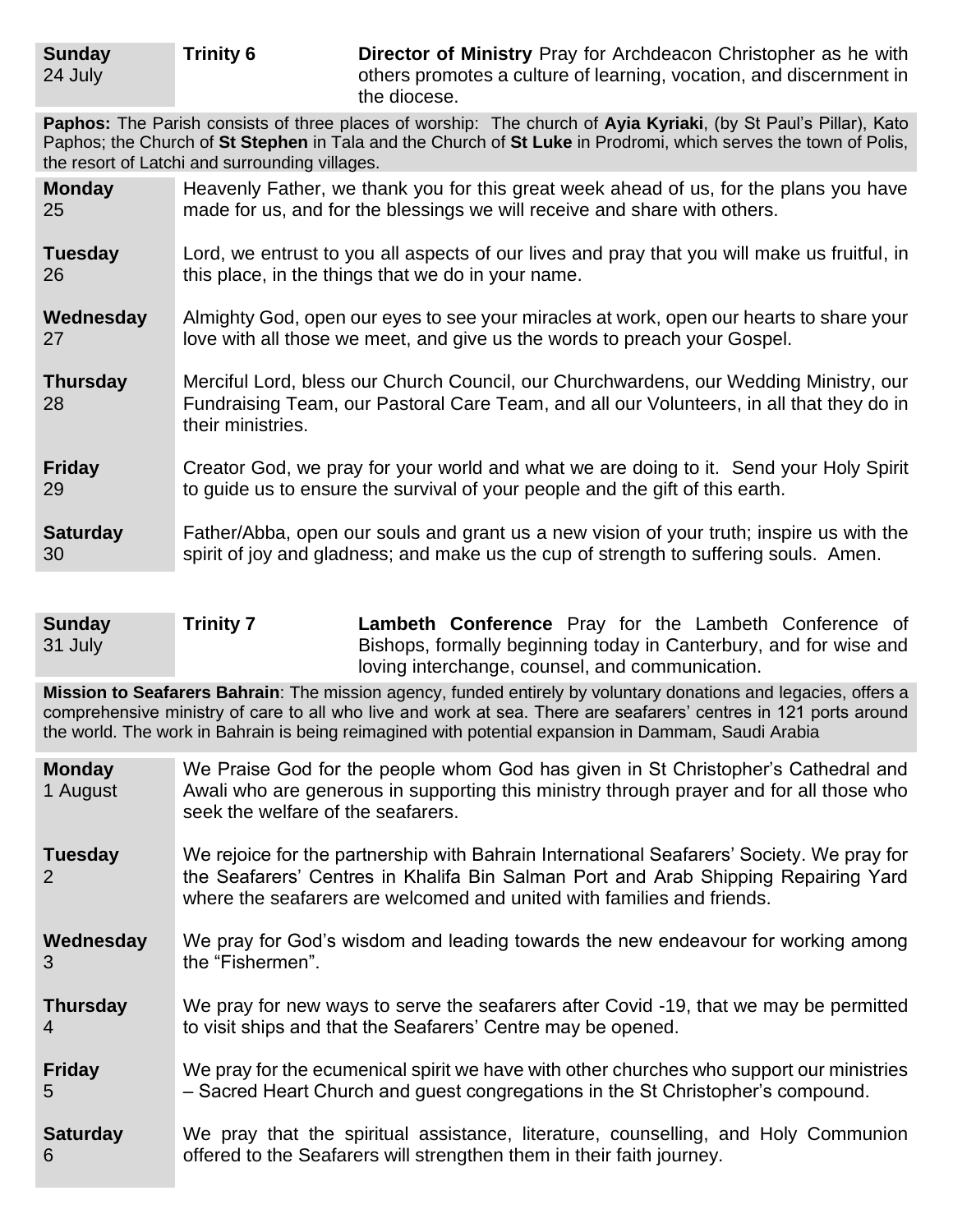**Trinity 8 Friends of the Diocese** Pray for those who continue to intercede, work for, and celebrate the lands and churches of the diocese even when they are far away.

**Baghdad**: **St George's Church** re-opened in 2003 to receive Iraqi people from different Christian denominations. It has now become a compound with a clinic opened in 2007, kindergarten opened in 2011, Mother's Union branch and a big hall for festivals and meetings. With the construction process finished, the Redeemer School is running very well.

| <b>Monday</b>         | Praise the Lord, all you nations. Extol him, all you people. For great is his love toward us,                                                                                                                             |  |  |
|-----------------------|---------------------------------------------------------------------------------------------------------------------------------------------------------------------------------------------------------------------------|--|--|
| 8                     | and the faithfulness of the Lord endures forever. Praise the Lord.                                                                                                                                                        |  |  |
| <b>Tuesday</b><br>9   | We thank God for giving us faithful people and a beautiful place to worship at St George's<br>where we can meet and hold various activities that help us to know the Word of God in a<br>deeper way.                      |  |  |
| Wednesday             | We pray that all ministers, staff, and congregations throughout our diocese remain safe                                                                                                                                   |  |  |
| 10                    | by the grace of God.                                                                                                                                                                                                      |  |  |
| <b>Thursday</b><br>11 | We pray that there will be peace in our country and throughout the world. We pray for the<br>end to persecution of any individual or community in the world because of religion,<br>nationality or race.                  |  |  |
| <b>Friday</b><br>12   | We need the Lord to intervene and according to his will, change the hearts of those who<br>kill innocent people in his name and who believe that by doing so they serve the Lord<br>and will gain entry into his kingdom. |  |  |
| <b>Saturday</b>       | God, we lift up to you all our ministers in the Church and ask for your blessing and                                                                                                                                      |  |  |
| 13                    | guidance to be poured upon them in their various activities. Amen                                                                                                                                                         |  |  |

| <b>Sunday</b> | <b>Trinity 9</b> | Diocesan Retreat House - Katafiyio Pray for Maggie Le-Roy and      |
|---------------|------------------|--------------------------------------------------------------------|
| 14 August     |                  | all who make Katafiyio, in Cyprus, a place of refreshment, growth, |
|               |                  | and depth.                                                         |

**Larnaca: St Helena's Church** is located near the centre of Larnaca town, opposite busy bus stops. It is primarily a Greek Cypriot town, but with growing provision for tourists. Our weekly congregation is international, and includes residents, those seeking asylum in Cyprus, seasonal regulars and holidaymakers. We seek to serve God through our welcome, hospitality and care, to all and especially to those in need.

- **Monday** 15 We praise God for worship faithfully offered at St Helena's. We give thanks to God for our fellowship with each other and for those who join us online. We also give thanks for our local outreach through charity shops and our booksale.
- **Tuesday** 16 We rejoice that our volunteers are willing to give so much of their time and skill to our local ministry.
- **Wednesday** 17 We pray for the leadership of our clergy and the church council as they work together. Pray with us as we continue to draw closer to God and to be intentional about our discipleship.
- **Thursday** 18 Please pray with us also for all who struggle with frailty or incapacity. May they know the comfort of God's healing touch and be restored to good health.

**Friday** 19 With us, please continue to pray for peace and reconciliation on this divided island; and for its ongoing support and care of asylum-seekers, refugees and those who are victims of human-trafficking. Pray for us at St Helena's in our contribution to this work in the Larnaca district.

**Saturday** 20 Faithful God, we are privileged and challenged to serve you here. Give us enquiring minds and the desire to know you more deeply; kind hearts to welcome and love others; hands to serve as we reach out to those in need, and feet to walk the way you would have us go.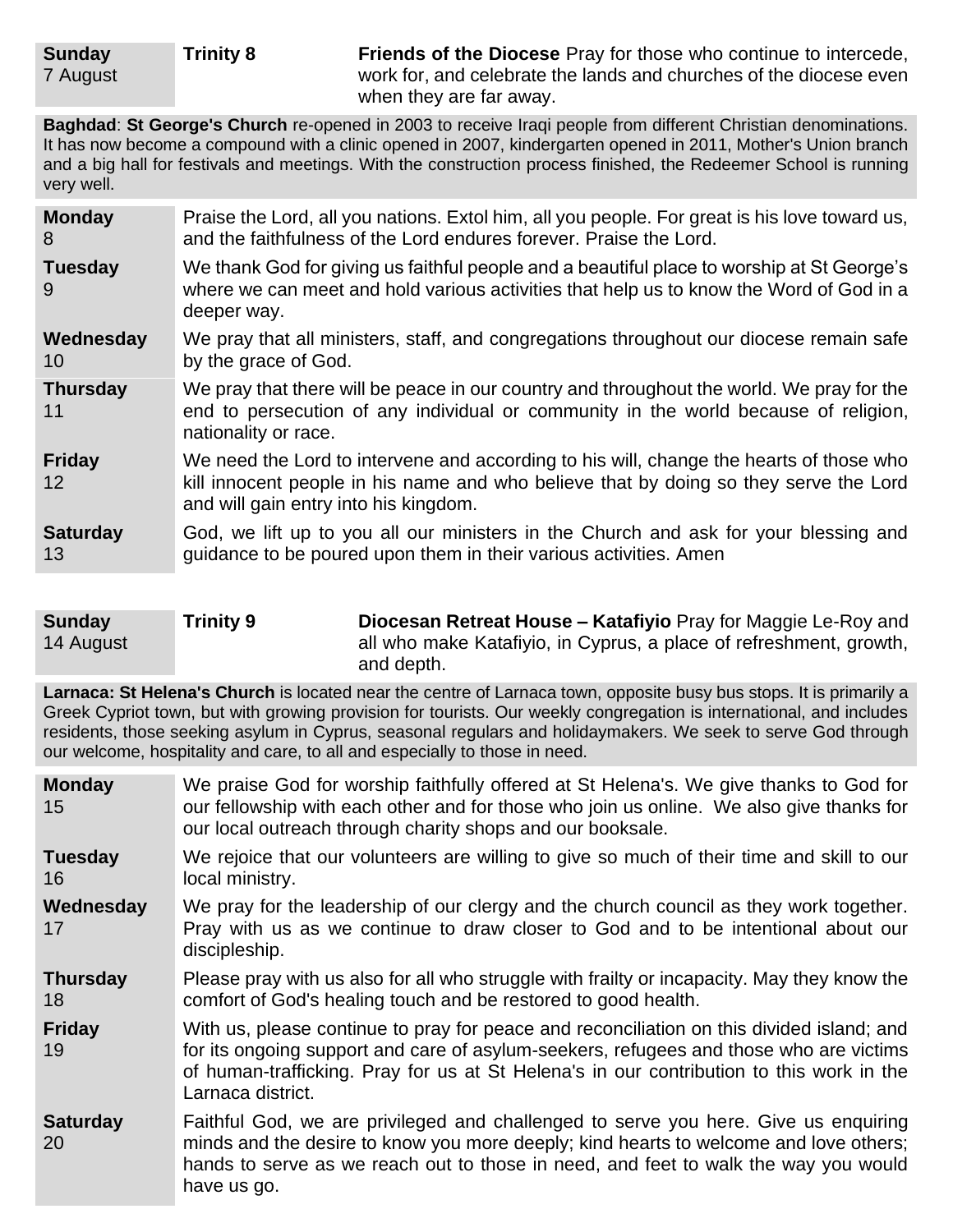21 August

**Bahrain**: **St Christopher's Cathedral** is in Central Manama with services on Friday and Sunday, and in Awali, the oil compound, on Saturday mornings. We are a relatively small, but very international community, hosting many other congregations of varying traditions who use our compound during the week.

**Monday** 22 We are overjoyed to be hosting our own and many other congregations as Covid restrictions are diminishing bit by bit. There is much enthusiasm for in-person worship among all.

**Tuesday** 23 We truly rejoice that the compound is open for all of the congregations to renew worship in person. The joy of fellowship is very strong.

**Wednesday** 24 We anticipate a time of transition in many ways. Most obviously we look to gradually return to whatever will become the new post-Covid normal.

**Thursday** 25 The cathedral congregation must develop a commitment to stewardship that will support the ministry of the cathedral without depending on rental income from other congregations.

**Friday** 26 Land for a new Christian cemetery has been granted. All of the Christian congregations will need to work together to fund the work on this very necessary project.

**Saturday** 27 That our vision for ministry may go beyond our current needs, and will encompass our responsibility to those who will come after us fifty years from now.

| <b>Sunday</b> | <b>Trinity 11</b> | <b>Spirituality</b> Pray for the Holy Spirit to keep leading the People of |
|---------------|-------------------|----------------------------------------------------------------------------|
| 28 August     |                   | God, for the network of the diocese's Barnabas Team, and for all           |
|               |                   | who teach and illuminate the Spirit's ways both old and new.               |

**Kyrenia**: **St Andrew's** is located in the heart of the beautiful port city of Kyrenia. The congregation consists mainly of resident expatriates, seasonal visitors (swallows), and tourists. St. Andrew's is also greatly blessed by the presence of a large population of multi-national students who have been welcomed and found a home among us.

| <b>Monday</b>        | Praise God for continuing to uphold us during this difficult time. We thank Fr Mike for                                                                                                                                                                                                                                      |  |  |
|----------------------|------------------------------------------------------------------------------------------------------------------------------------------------------------------------------------------------------------------------------------------------------------------------------------------------------------------------------|--|--|
| 29                   | acting as Priest in Charge of St. Andrew's and pray for him and Janet as they move on.                                                                                                                                                                                                                                       |  |  |
| <b>Tuesday</b><br>30 | We give thanks for the return of familiar faces, both resident and swallows, and we<br>welcome those who have joined our parish family. We thank all who contributed for our<br>Lenten appeal for Ukraine.                                                                                                                   |  |  |
| Wednesday            | We pray that the Church Council will be successful in finding a new Incumbent for St.                                                                                                                                                                                                                                        |  |  |
| 31                   | Andrew's and that problems of accommodation for the new appointee will be overcome.                                                                                                                                                                                                                                          |  |  |
| <b>Thursday</b>      | We pray that we may all work together for St. Andrew's, putting aside personal wishes                                                                                                                                                                                                                                        |  |  |
| 1 September          | and instead focus on the common good.                                                                                                                                                                                                                                                                                        |  |  |
| <b>Friday</b><br>2   | At this time of change and uncertainty at Provincial, Diocesan and Parish levels so we<br>ask for God's guidance for Archbishop Michael and those in positions of leadership and<br>responsibility that all that they think and do and say may only and ever be to the glory of<br>God and the furtherance of God's kingdom. |  |  |
| <b>Saturday</b>      | God the Holy Spirit, come in power and bring new life to St. Andrew's; renew us in love                                                                                                                                                                                                                                      |  |  |
| 3                    | and service, and enable us to be faithful to our Lord and Saviour Jesus Christ. Amen                                                                                                                                                                                                                                         |  |  |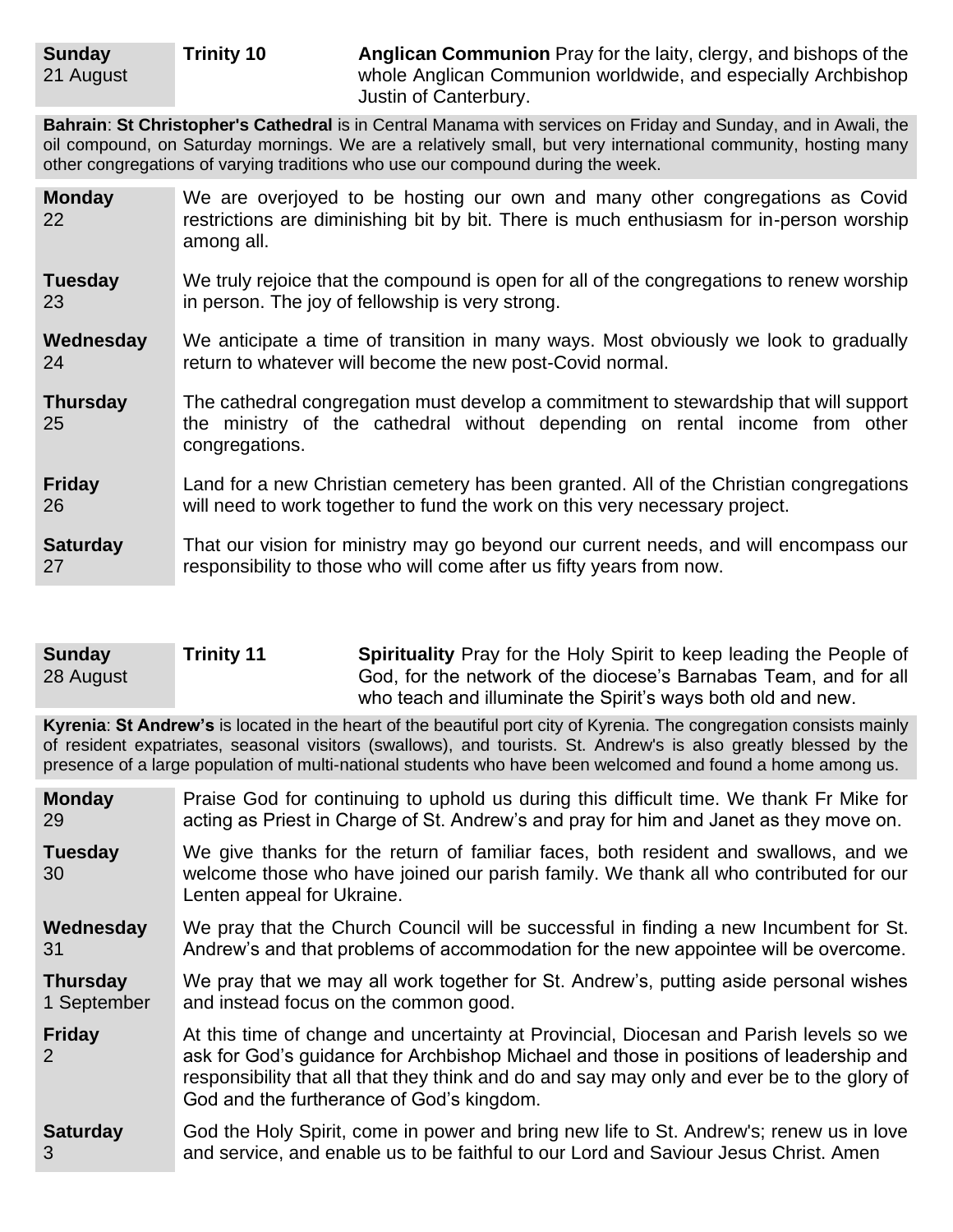**Trinity 12 Diocesan Office** Pray for those who conscientiously and skillfully serve the administration of the diocese.

**The Anglican Church in Qatar** consists of **The Church of the Epiphany** and **The Anglican Centre**. The Epiphany has four congregations of more than 500 people; worshipping in three languages – English, Tamil, and Igbo. It is truly a 'global' church with members of more than 50 nationalities. Based at the Religious Complex, The Anglican Centre is the spiritual home of more than 80 Christian congregations, where thousands of worshippers meet every week from 65 countries. There are two full-time ministers, Revds Mark Derry and MD Johnson, assisted by selfsupporting ministers, Revd Patrick Salvage and Revd Samuel Igwuneri, along with Deacon Kingsley Douglas, and ordinand-in-training Stanley Alfred.

| <b>Monday</b><br>5    | Almighty God, we praise you that Fr Mark Derry and Fr MD Johnson have settled into the parish,<br>that there has been an increase in numbers attending church and that we are emerging from the<br>restrictions of the pandemic. We pray too for the new Admin Manager of the Anglican Centre,<br>Stanley Alfred.                                                                                                                                                                                             |
|-----------------------|---------------------------------------------------------------------------------------------------------------------------------------------------------------------------------------------------------------------------------------------------------------------------------------------------------------------------------------------------------------------------------------------------------------------------------------------------------------------------------------------------------------|
| <b>Tuesday</b><br>6   | The Church of the Epiphany and the Anglican Centre occupy a unique sacred space. We pray<br>for those attending the four Anglican services, English, Igbo, Tamil and English-led Sunday Night.<br>We thank you that over 50 different nationalities belong to our Anglican Church. We pray too for<br>the sister congregations, having risen above 80 in number, who use our facilities on a regular<br>basis. We pray too for the various teaching series, including Alpha, currently running in the parish. |
| Wednesday             | That the new Parish Council, including seven newly-elected members, will bring a freshness and<br>unity to the leadership roles undertaken in the church. We pray for the time when fellowship will<br>be restored. We pray for the FIFA World Cup and for the teams, organisers and fans that will be<br>attending.                                                                                                                                                                                          |
| <b>Thursday</b><br>8  | We pray for the opening up of our sacred spaces free of restrictions due to the pandemic and<br>the return of fellowship ministries that unite us as a congregation before God.                                                                                                                                                                                                                                                                                                                               |
| <b>Friday</b><br>9    | With a membership made up of migrants we pray for our families back in our countries of origin,<br>especially those who are unwell, and those, such as from Sri Lanka, who are struggling under<br>tremendous economic hardship.                                                                                                                                                                                                                                                                              |
| <b>Saturday</b><br>10 | The Epiphany has so many gifts and talents to unlock as we look forward to the next few months,<br>keep us united as a Body of Believers, that despite our different ethnicities, languages and<br>customs, that "we may be one" in Christ Jesus. May a spirit of compassion and kindness pervade<br>our dealings with each other, as we grow together in the faith.                                                                                                                                          |

| <b>Sunday</b> | <b>Trinity 13</b> | <b>Readers</b> Pray for all Readers and thank God for their varied |
|---------------|-------------------|--------------------------------------------------------------------|
| 11 September  |                   | ministries of worship, preaching, teaching, and care.              |

**Ayia Napa**: **Christ Church** congregation is made up of mainly retired British expats and serves within the centre of one of the island's busiest holiday resort. It plays a key role in welcoming visitors while recognising its ministry to them, in particular, the thousands of young people who are attracted to the resort's vibrant nightlife.

| <b>Monday</b><br>$12 \,$ | We praise God for the many visitors who bless Christ Church with their enthusiasm and<br>encouragement. They are from many nations and a wide age range from singles, young families<br>through to elderly, many returning year after year. We pray that they would meet with the spirit of<br>Jesus in this place. |
|--------------------------|---------------------------------------------------------------------------------------------------------------------------------------------------------------------------------------------------------------------------------------------------------------------------------------------------------------------|
| <b>Tuesday</b>           | We rejoice in the opportunities we have to minister through the generosity of many of gifts of food                                                                                                                                                                                                                 |
| 13                       | and clothes passed to people in need in our community, to the seafarers as well as to the Asylum<br>Seekers, some of whom join us in worship.                                                                                                                                                                       |
| Wednesday                | We ask for God's guidance in our ministry in this place and that He will make clear the way ahead.                                                                                                                                                                                                                  |
| 14                       | We give thanks for our faithful congregation that includes ladies from the Philippines.                                                                                                                                                                                                                             |
| <b>Thursday</b>          | We pray for all who suffer loneliness, sickness or pain and give thanks to God that, despite these                                                                                                                                                                                                                  |
| 15                       | challenges, our congregation remains faithful in worship and continues to give practical help<br>within the Church.                                                                                                                                                                                                 |
| <b>Friday</b>            | We are so thankful to the Scandinavian Church for their continued support in allowing us the use                                                                                                                                                                                                                    |
| 16                       | of their building; and we pray that the friendship between us would flourish and grow and we will<br>continue to work together to the glory of God.                                                                                                                                                                 |
| <b>Saturday</b><br>17    | May our dear Lord give us the strength to always do His will in reaching out to those in need of<br>practical assistance and care; and may the faith of His people stay strong whatever the future<br>may hold.                                                                                                     |

**Sunday**

4 September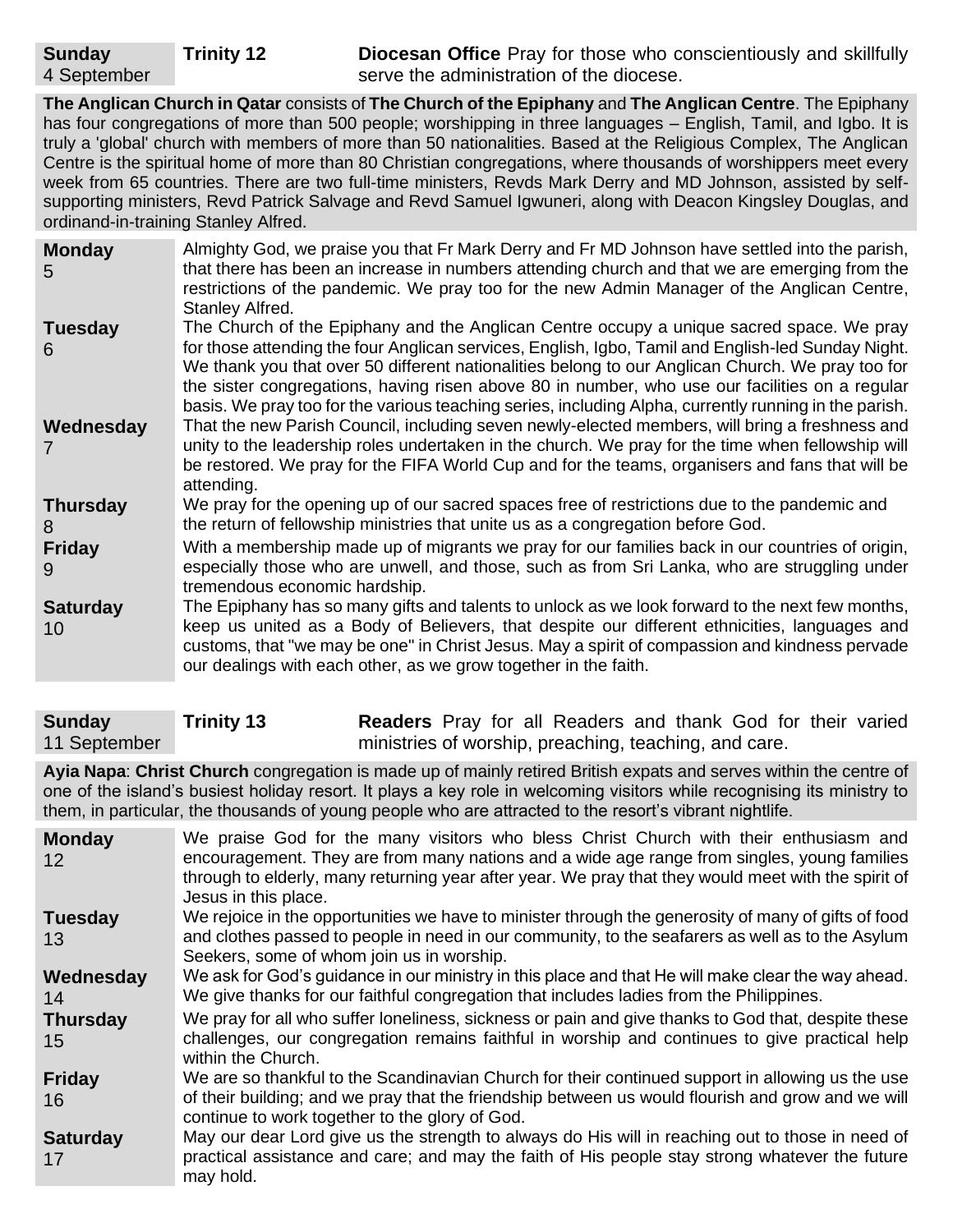The **Retreats Ministry** has its office in Nicosia run by the Retreats Facilitator. The main ministry being that of the Katafiyio Retreat at Angel's Hills, Cyprus, the running of group and individually guided retreats in the Diocese and Province, and the giving of spiritual direction.

| <b>Monday</b>         | Praise for the creative way in which the Spirit works in each individual who comes on                                                                                                                                            |  |  |
|-----------------------|----------------------------------------------------------------------------------------------------------------------------------------------------------------------------------------------------------------------------------|--|--|
| 19                    | retreat, leading them to discern what is important for them to respond to.                                                                                                                                                       |  |  |
| <b>Tuesday</b>        | Give thanks for the setting of the Katafiyio Retreat in God's beautiful creation and the                                                                                                                                         |  |  |
| <b>20</b>             | good cooperation there is with the Angel's Hills staff.                                                                                                                                                                          |  |  |
| Wednesday             | Pray that parishes, individuals and the Retreats Ministry will have creative ideas to draw                                                                                                                                       |  |  |
| 21                    | people to a deeper place spiritually.                                                                                                                                                                                            |  |  |
| <b>Thursday</b><br>22 | People and parishes are busy. Pray that our creator God will draw congregations to<br>personal recreation through quiet and reflection, and for some to take up the opportunity<br>for spiritual direction.                      |  |  |
| <b>Friday</b><br>23   | Ask that even though the Retreats Ministry is based a long distance from parishes, that<br>people will be drawn together through the creative resources that are circulated through<br>the Newsletter and Bread for the Journey. |  |  |
| <b>Saturday</b>       | Creator God, create in all of us a desire to know you more, a heart to understand you                                                                                                                                            |  |  |
| 24                    | more, a response to love you more, and joy to serve you more.                                                                                                                                                                    |  |  |

| <b>Sunday</b> | <b>Trinity 15</b> | <b>Retreat Ministry</b> Pray for all who plan and lead retreats and quiet             |
|---------------|-------------------|---------------------------------------------------------------------------------------|
| 25 September  |                   | days across the diocese, and all who give and receive skilled<br>spiritual direction. |

**Mission to Seafarers Cyprus**: The Mission to Seafarers serves all those who venture on the oceans of the world by offering care and service to all in need who visit this island regardless of nationality or faith.

**Monday** 26 We give thanks to God that the Cyprus government has recognized Seafarers as key frontline workers, and are progressing with ways to repatriate when their contracts have finished.

**Tuesday** 27 We rejoice and give thanks for the Seafarers who despite fatigue and many months onboard, with no access to shore leave, still work hard to keep the supply chains open.

**Wednesday** 28 We hope for the relaxing in international legislation of crew change protocols, so the 200,000 men and women working beyond their contracts, may once again be united with their loved ones and families.

**Thursday** 29 Though many crew are struggling with anxiety for their families welfare and wellbeing, we pray they may be strengthened in the knowledge that the mission is raising funds to support their families in times of need.

**Friday** We pray that the ongoing challenge of ways to vaccinate crews may soon be resolved.

30 **Saturday** 1 October Lord bless us that we may continue to be a strong bridge between the isolation, loneliness and concerns of those who serve at sea and the loved ones who eagerly await their safe return, giving hope and reassurance. Amen.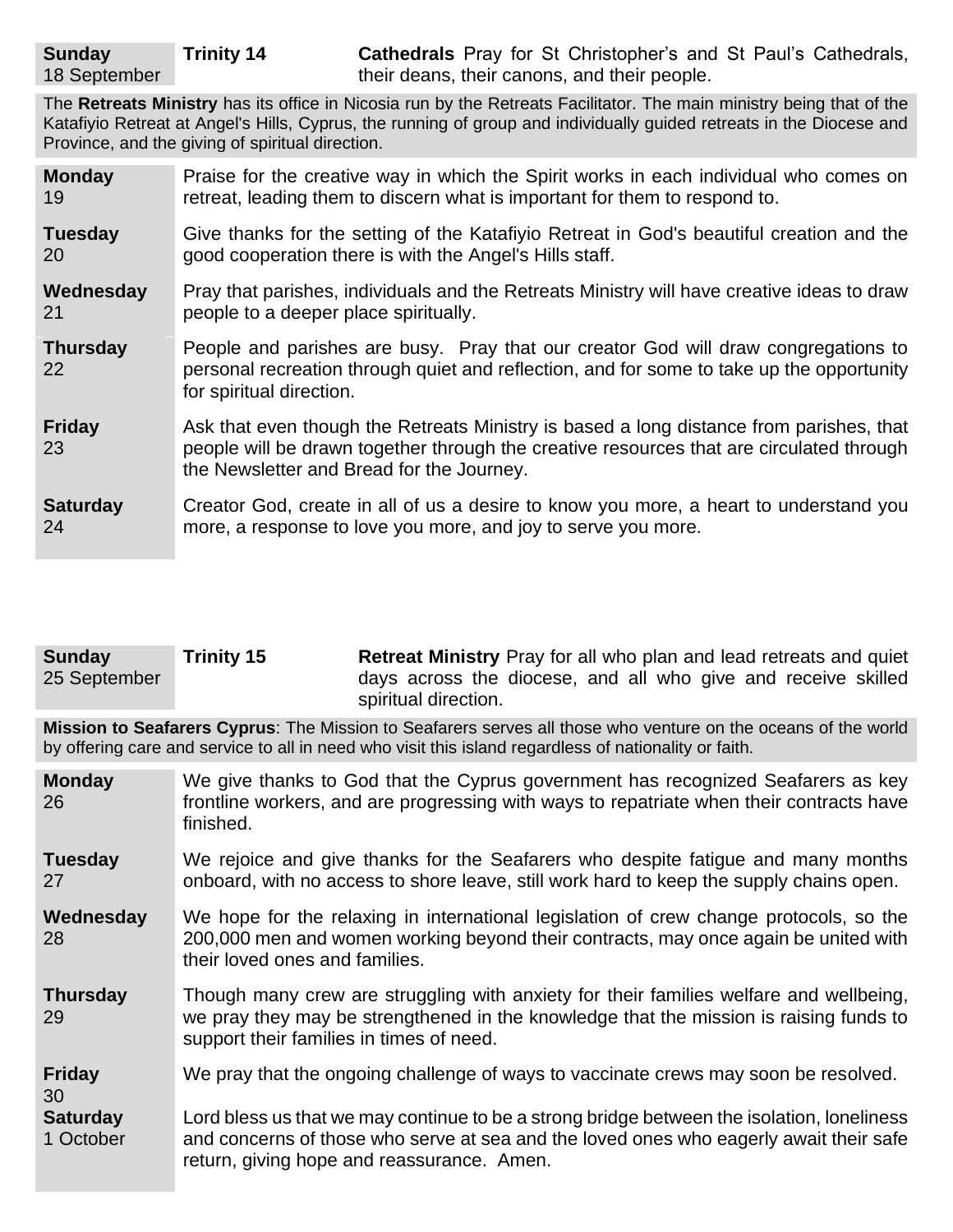| Sunday    | <b>Trinity 16</b> | Link with Thika Diocese Pray for Bishop Julius Wanyoike, his  |
|-----------|-------------------|---------------------------------------------------------------|
| 2 October |                   | clergy and people, and for the three-way relationship between |
|           |                   | Cyprus and the Gulf, Thika, and Exeter.                       |

**Jebel Ali**: **Christ Church** hosts 42 diverse congregations including the resident Anglican Congregation. It has a broad ministry but 350 weddings annually make them a particular feature.

| <b>Monday</b><br>3               | We praise God for the new lay leadership emerging.                                                                            |
|----------------------------------|-------------------------------------------------------------------------------------------------------------------------------|
| <b>Tuesday</b><br>$\overline{4}$ | We rejoice in the labour ministry; bringing hope to those in need.                                                            |
| Wednesday<br>5                   | We are discerning God's movements; joining in God's work.                                                                     |
| <b>Thursday</b><br>6             | We pray we find ways to re-engage with one another after losing members.                                                      |
| <b>Friday</b>                    | We pray, despite the circumstances, that we are able to remain connected and engaged.                                         |
| <b>Saturday</b><br>8             | We pray for courage as we strive to become God's beloved community, bearing witness<br>to God's love, mercy, and forgiveness. |

| <b>Sunday</b> | <b>Trinity 17</b> | Link with Exeter Diocese Pray for Bishop Robert Atwell, his clergy |
|---------------|-------------------|--------------------------------------------------------------------|
| 9 October     |                   | and people, and for the three-way link with us and Thika.          |

**Famagusta**: **St Mark** is a church in a predominantly Muslim city. The vast majority of church members are international students at the local Eastern Mediterranean University; and being part of the Ammochostos Parish. The parish is partly divided by the border between northern and southern Cyprus, which, at the present moment, is closed therefore, as Chaplain, I am unable to cross into the north where the Church is situated. Nevertheless, it is a vibrant church with a strong desire to serve and praise God.

| <b>Monday</b>       | We give thanks to God and Praise his Holy name at St Mark's. We give thanks for the                                                                                                                                                      |
|---------------------|------------------------------------------------------------------------------------------------------------------------------------------------------------------------------------------------------------------------------------------|
| 10                  | freedom of our Charismatic worship, both in Prayer and Praise.                                                                                                                                                                           |
| <b>Tuesday</b>      | We give thanks to God for those who despite their dedication to their studies are eager                                                                                                                                                  |
| 11                  | and keen to serve the church according to the gifts God has given them.                                                                                                                                                                  |
| Wednesday<br>12     | We hope and pray that despite the difficulties of not being able to meet because of the<br>Coronavirus we will soon recapture the spirit and desire for worship when our doors are<br>re-opened.                                         |
| <b>Thursday</b>     | We pray that St Mark's will be guided by the Spirit of God, that despite the present and                                                                                                                                                 |
| 13                  | recent circumstances it will be restored to former times very soon.                                                                                                                                                                      |
| <b>Friday</b><br>14 | We continually face the challenges of a continuous changing congregation. May Almighty<br>God renew our strength as we seek to bring more people, by his grace, into a loving<br>relationship with God through Jesus Christ our Saviour. |
| <b>Saturday</b>     | Help us, as Church, to teach and serve the needs of its people reflecting the words of                                                                                                                                                   |
| 15                  | John 14 $\vee$ 6 "I am the way, the truth, and the life".                                                                                                                                                                                |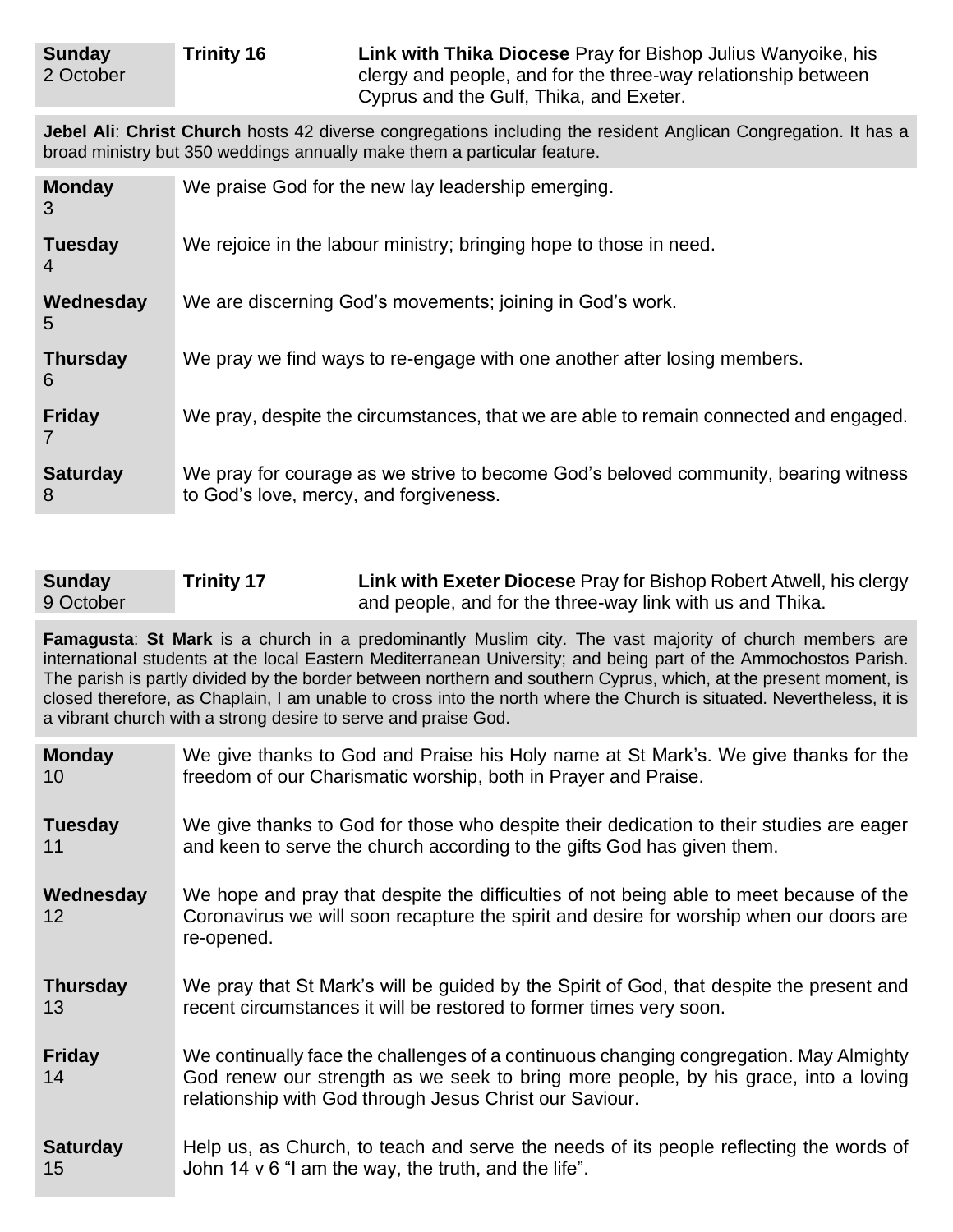**Oman**: **The Protestant Church in Oman** is an historic partnership between the Anglican church and the Reformed Church of America. We serve around 500 people in four English language congregations, an Arabic and a Korean congregation and host about 60 other congregations in our two compounds.

| <b>Monday</b><br>17   | Praise God for those who actively seek to serve the body of Christ here. Pray that we<br>would deploy people wisely and well, according to their gifts and abilities, for the glory of<br>the LORD.                                              |
|-----------------------|--------------------------------------------------------------------------------------------------------------------------------------------------------------------------------------------------------------------------------------------------|
| <b>Tuesday</b><br>18  | We've recently used 'Alpha' (online) as a discipleship tool. Grateful for the access it allows<br>for those who are at a distance, have time constraints or care commitments that would<br>otherwise prevent them attending.                     |
| Wednesday<br>19       | Pray that the LORD would grow prayer among Christians in Oman, that there would be<br>an upsurge in people gathering to intercede for the church, the nation, and the world.                                                                     |
| <b>Thursday</b><br>20 | The PCO has struggled to think clearly about its identity and calling, especially with<br>reference to separate campuses, guest congregations, government liaison & the spiritual<br>life and growth of the congregations under its direct care. |
| <b>Friday</b><br>21   | There are significant financial and structural problems that require creativity, energy and<br>godly wisdom to overcome. Please pray that people would come together to pray and<br>work towards real solutions.                                 |
| <b>Saturday</b><br>22 | Almighty God, strengthen feeble hands, steady the knees that give way, transform that<br>which is desert into streams of living water. Come in saving power, may Your great Name<br>be glorified in this place. (A prayer based on Isaiah 35)    |

**Sunday** 23 October **Trinity 19 Clergy with permission to officiate** Pray in thanksgiving for clergy who offer voluntary ministry.

**Deryneia: St John's Anglican Church**. We meet in the Orthodox Church of St Fanourios at the invitation of the Orthodox Bishop and local municipality with which we have a good relationship. We aim to serve the needs of our Cypriot neighbours and English-speaking people of all nationalities living in the towns and villages of our district. We have a tendency to be evangelical in our worship but retain the traditions of the Anglican Communion. All are welcome to praise and worship God here.

**Monday** 24 We give thanks to God for his gift of an Orthodox Church in which we praise and worship him. We thank God for the way he has guided us during the past year.

**Tuesday** 25 We rejoice in the God-given activities of St John's, and we hope to resume them once the Pandemic has passed: ladies knit & natter group, Tuesday and Thursday life group, Wednesday prayer meeting, Friday singing group, monthly breakfast, and hospital visiting groups.

**Wednesday** 26 The Pandemic has caused the curtailment of many of our plans and wishes for the future but we, as a congregation under God, remain united and optimistic that he will lead us in his way for the next six months and well beyond.

**Thursday** 27 We continue to pray and physically help those who are struggling during this difficult time. We preach a compassionate God, so we hold before him those who suffer due to sickness, grief, circumstance, and despair. Grant them your peace.

**Friday** 28 St John's was created out of prayer, but despite the restrictions in meeting together for prayer, we continue to pray individually. Help us as a praying church to bring before his mercy seat the challenges that will face us in the coming days.

**Saturday** 29 We pray for God's continuing help and guidance in the building and growth of Christ's ministry here at St John's in Deryneia. Praise the Lord! Amen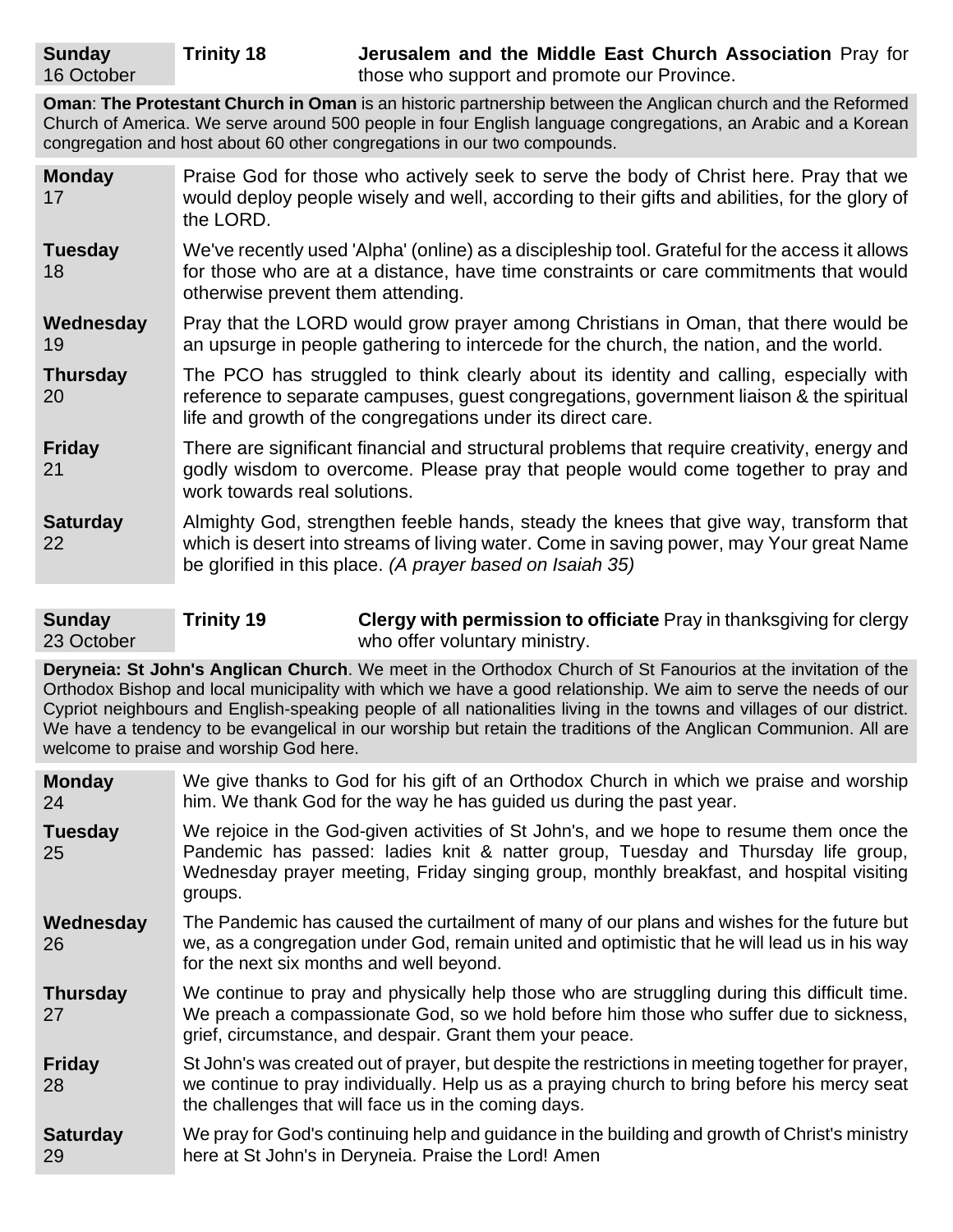**All Saints Sunday Ordinands** Pray for all who are in formation for ordained ministry and for those who love and cherish them.

**Ras Al Khaimah**: **St Luke**, a parish comprising various nationalities, worships in the Catholic Tradition. Through our life, work and witness, we strive to bear the light of Christ through Word and Sacrament.

| Faithful God, we praise you for your goodness and all your blessings, despite the many<br>hardships we may encounter. At all times and in this place, through word and deed, may<br>we reveal our faith and trust in you.                                                                                                               |  |
|-----------------------------------------------------------------------------------------------------------------------------------------------------------------------------------------------------------------------------------------------------------------------------------------------------------------------------------------|--|
| Merciful God, we rejoice in the many and varied ways we serve one another. Strengthen<br>our relationships, guide us in our working together for the betterment of mankind, and<br>inspire us to be faithful stewards of your creation.                                                                                                 |  |
| Everlasting God, direct the Church, that through her sacramental presence, she may be<br>a beacon of hope for the hopeless and a place of belonging for all who are searching.                                                                                                                                                          |  |
| Compassionate God, to all in their daily struggles, be the light that shines in the darkness.<br>To all people give courage, a steadfast trust in your love, and a deep sense of your divine<br>peace.                                                                                                                                  |  |
| Loving God, give us vigour to overcome the challenges that lie before us; never forgetting<br>that nothing is insurmountable if our hearts are lifted heavenward, uttering complete<br>dependence upon you.                                                                                                                             |  |
| Almighty God, you called Luke the physician, whose praise is in the Gospel, to be an<br>evangelist and physician of the soul: by the grace of the Spirit and through the wholesome<br>medicine of the Gospel, give your Church the same love and power to heal; through<br>Jesus Christ our Lord. Amen<br>$(Tha$ Collect for $St$ Luke) |  |
|                                                                                                                                                                                                                                                                                                                                         |  |

*(The Collect for St Luke)*

| <b>Sunday</b> | <b>Trinity 21</b> | Province of Jerusalem and the Middle East Pray for our fellow |
|---------------|-------------------|---------------------------------------------------------------|
| 6 November    |                   | dioceses of Iran and Jerusalem.                               |

**Mission to Seafarers**, **Dubai**: The welfare team visits more than 2000 ships per year and in 2021 helped to repatriate more than 100 seafarers.

| <b>Monday</b>   | Praise for our occasional success in arranging for abandoned seafarers to return to their |
|-----------------|-------------------------------------------------------------------------------------------|
| 7               | families.                                                                                 |
| <b>Tuesday</b>  | Rejoice because of the standard of living we enjoy because of the dedication and          |
| 8               | sacrifices made by seafarers.                                                             |
| Wednesday       | Pray for progress in setting up ethically run seafarers employment agencies so that       |
| 9               | exploitation of seafarers can be reduced and eventually eliminated.                       |
| <b>Thursday</b> | Pray for strength to meet the needs of hundreds of seafarers in dozens of ports in the    |
| 10              | UAE and beyond.                                                                           |
| <b>Friday</b>   | Pray that seafarers' families will be able to overcome the challenges of separation, when |
| 11              | salaries are not paid, and poverty.                                                       |
| <b>Saturday</b> | Pray that MtS chaplains will always be able to prioritise the demands made on them in     |
| 12 <sup>°</sup> | ways that serve seafarers before all else.                                                |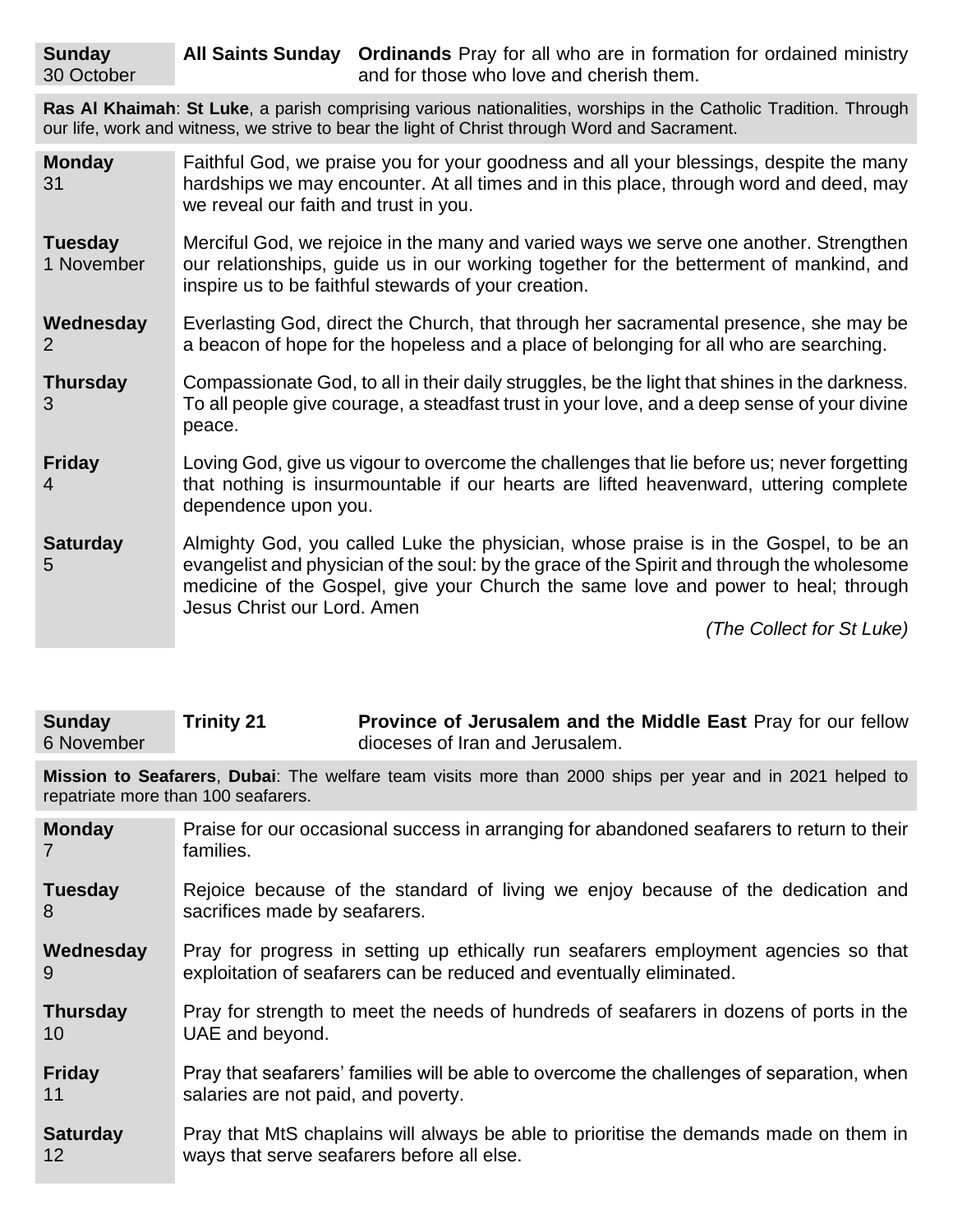**Sovereign Base Areas of Cyprus**: The SBAs are administered by the UK Ministry of Defence. There are over 6500 British service personnel and dependents, civil servants and locally employed civilians. Four military chaplains lead congregations in Dhekelia, Ayios Nikolaos, Episkopi and Akrotiri. They proclaim the Gospel, pray for, and are present with, those serving the UK overseas.

| <b>Monday</b><br>14   | May we at all times walk in a way worthy of the Gospel.                                     |
|-----------------------|---------------------------------------------------------------------------------------------|
| <b>Tuesday</b><br>15  | Through our daily living may we resist the temptation to follow the world.                  |
| Wednesday<br>16       | We pray for a revival in the military, BFC, UK and the World.                               |
| <b>Thursday</b><br>17 | At all times, may we hear from Jesus in the Bible.                                          |
| <b>Friday</b><br>18   | At all times, may we experience God in the Holy Spirit.                                     |
| <b>Saturday</b><br>19 | In all that we do, through word and deed, may we witness to the community, ROC and<br>TNRC. |

| <b>Sunday</b> | <b>Christ the King</b> | <b>Licensed Clergy</b> Pray for ordained clergy, both stipendiary and |
|---------------|------------------------|-----------------------------------------------------------------------|
| 20 November   |                        | self-supporting, with licensed responsibility and accountability.     |

**Fujairah**: **St Nicholas** is a mission-church of St Luke, Ras Al Khaimah. Even though we are small in number, we are great in generosity, heart, and spirit.

| <b>Monday</b>         | Everlasting God, we praise you for your goodness and for the many blessings you bestow                                                                                                                                                                                                                         |
|-----------------------|----------------------------------------------------------------------------------------------------------------------------------------------------------------------------------------------------------------------------------------------------------------------------------------------------------------|
| 21                    | upon us in our everyday lives.                                                                                                                                                                                                                                                                                 |
| <b>Tuesday</b>        | Merciful God, we give thanks for the love and fellowship we share with one another, both                                                                                                                                                                                                                       |
| 22                    | in the breaking of bread, and in the mutual support along this earthly pilgrimage.                                                                                                                                                                                                                             |
| Wednesday             | Faithful God, go before us in all our doings, that what we say with our lips we believe in                                                                                                                                                                                                                     |
| 23                    | our hearts, and what we believe in our hearts we show forth in our lives.                                                                                                                                                                                                                                      |
| <b>Thursday</b>       | Compassionate God, we hold before you the sick and suffering, and all in need. Grant                                                                                                                                                                                                                           |
| 24                    | them healing, and in their troubles be their comfort and hope.                                                                                                                                                                                                                                                 |
| <b>Friday</b><br>25   | Loving God, help us, at all times, to be Christ to others and to see Christ in all people.                                                                                                                                                                                                                     |
| <b>Saturday</b><br>26 | Almighty God, as we give thanks for the life, work, and witness of Saint Nicholas; may<br>we also learn from his example. Make us ever mindful of the needs of others and, as we<br>have received, so teach us also to give; through Jesus Christ our Lord. Amen<br>(adapted from the Collect for St Nicholas) |